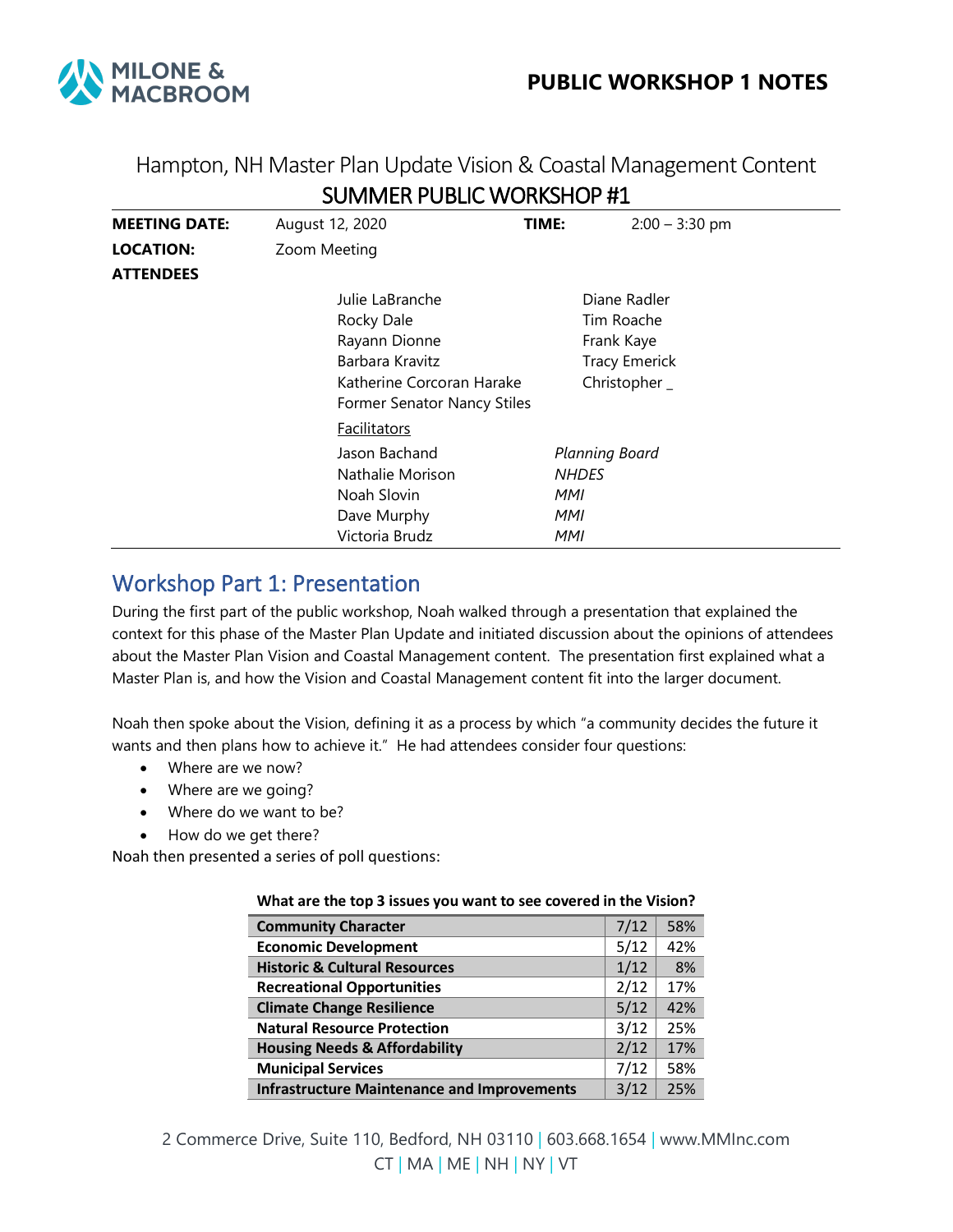| What do you picture when you envision Hampton's "community character?" |       |     |  |  |
|------------------------------------------------------------------------|-------|-----|--|--|
| <b>Rural farm fields</b>                                               | 0/12  | 0%  |  |  |
| Dense residential & commercial neighborhoods                           | 3/12  | 25% |  |  |
| Forested suburban neighborhoods                                        | 2/12  | 17% |  |  |
| Village-like town center with town green                               | 6/12  | 50% |  |  |
| <b>Natural parklands</b>                                               | 3/12  | 25% |  |  |
| Homes along sandy beaches                                              | 4/12  | 33% |  |  |
| Popular summer beach destination                                       | 11/12 | 92% |  |  |
| Parks & playgrounds                                                    | 4/12  | 33% |  |  |
| <b>Modern condominiums</b>                                             | 1/12  | 8%  |  |  |

| Village-like town center with town green | 6/12 | 50%    |
|------------------------------------------|------|--------|
| <b>Natural parklands</b>                 | 3/12 | 25%    |
| Thomas alama sandu baashaa               |      | ີ ລາຍ/ |

Noah presented a summary of the feedback that the project team has collected so far through the initial Master Plan survey, the municipal staff questionnaire, and the currently open public survey and text message campaign. Following this, Noah presented another poll question:

| How strongly do you agree with each of the priorities we've<br>identified through our engagement so far? | <b>Strongly</b><br><b>Disagree</b> | <b>Disagree</b> | Agree | <b>Strongly</b><br>Agree |
|----------------------------------------------------------------------------------------------------------|------------------------------------|-----------------|-------|--------------------------|
| <b>Natural Hazard Planning &amp; Climate Resilience</b>                                                  | 0%                                 | 0%              | 17%   | 92%                      |
| <b>Natural Resource Protection</b>                                                                       | 0%                                 | 0%              | 25%   | 83%                      |
| Improvements to Roads, Public Transit, Walkability and<br><b>Bikeability</b>                             | 0%                                 | 8%              | 17%   | 83%                      |
| <b>Community Character &amp; Aesthetic</b>                                                               | 0%                                 | 8%              | 42%   | 58%                      |
| <b>Community Facilities &amp; Recreational Opportunities</b>                                             | 0%                                 | 17%             | 25%   | 33%                      |
| <b>Affordable Housing</b>                                                                                | 0%                                 | 8%              | 58%   | 42%                      |
| <b>Economic Development</b>                                                                              | 0%                                 | 17%             | 42%   | 50%                      |

Noah moved on to Coastal Management and Coastal Resilience topics. Coastal Management was defined as efforts to balance a community's quality of life, economic prosperity, and the needs of the natural and built environments, within coastal areas. Coastal resilience was defined as the capacity of a coastal community to sustain achievement of community goals and social, economic, and environmental wellbeing over the long term in a changing climate. A series of slides about risk and vulnerability were presented, along with slides explaining projected changes to sea level rise, coastal storms, groundwater rise, and precipitation in New Hampshire (based on New Hampshire DES projections). Measures for advancing coastal resilience were discussed within the following categories:

- Take no Action
- Avoid
- Accommodate
- Resist
- Relocate.

Poll questions were presented.

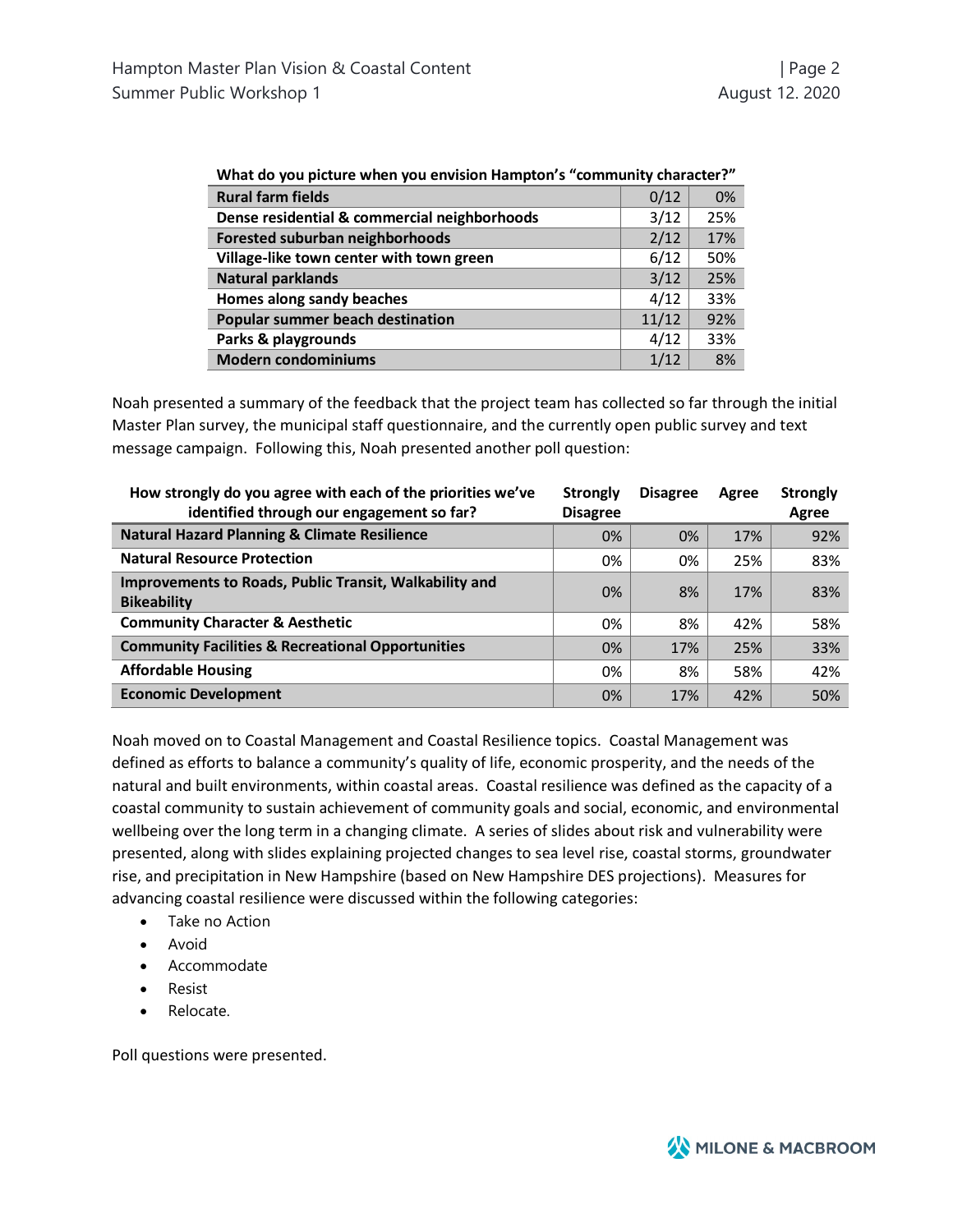### **Of the four features identified in the definition of coastal management, which do you believe needs the most attention in Hampton?**

| <b>Quality of Life</b>     | 3/12    | 25% |
|----------------------------|---------|-----|
| <b>Natural Environment</b> | 5/12    | 42% |
| <b>Built Environment</b>   | 3/12    | 25% |
| <b>Economic Prosperity</b> | 1 / 1 ว | 8%  |

#### **Select the top three items to be included in the coastal management chapter**

| <b>Supporting a Coastal Economy</b>                  | 3/12 | 25% |
|------------------------------------------------------|------|-----|
| <b>Managing Public Access to the Coast</b>           | 2/12 | 17% |
| <b>Mitigating Coastal Hazards</b>                    | 8/12 | 67% |
| <b>Regulating Development &amp; Redevelopment</b>    | 8/12 | 67% |
| <b>Managing Views &amp; Viewsheds</b>                | 0/12 | 0%  |
| <b>Protecting &amp; Restoring Coastal Ecosystems</b> | 5/12 | 42% |
| <b>Protecting Water Quality</b>                      | 2/12 | 17% |
| <b>Open Space &amp; Acquisitions</b>                 | 2/12 | 17% |

#### **Which parts of Hampton's coast need the most attention?**

| <b>Protective Structures</b>      | 5/12 | 42% |
|-----------------------------------|------|-----|
| <b>Key Infrastructure</b>         | 8/12 | 67% |
| <b>Private Property</b>           | 4/12 | 33% |
| <b>The Beach</b>                  | 1/12 | 8%  |
| <b>The Harbor</b>                 | 2/12 | 17% |
| <b>The Estuary</b>                | 7/12 | 58% |
| <b>Dunes</b>                      | 2/12 | 17% |
| <b>Water-Dependent Businesses</b> | 2/12 | 17% |
| <b>Public Access to the Water</b> | 1/12 | 8%  |

**Select your top three concerns regarding coastal hazards in Hampton**

| <b>Flooding from the Ocean</b>                    | 3/12 | 25% |
|---------------------------------------------------|------|-----|
| Flooding from the Estuary / Wetlands              | 3/12 | 25% |
| <b>Flooding from Rain / Poor Drainage</b>         | 5/12 | 42% |
| <b>Erosion of Land</b>                            | 6/12 | 50% |
| <b>Deposition of Sand and Debris on Land</b>      | 0/12 | 0%  |
| Direct Damage to Property from Water and Wind     | 5/12 | 42% |
| <b>Secondary Damage from Fuel or Sewage Leaks</b> | 1/12 | 8%  |
| <b>Isolation due to Flooded or Eroded Roads</b>   | 4/12 | 33% |
| <b>Filling of Harbor Channels</b>                 | 1/12 | 8%  |

After these polls and chat prompts, Noah presented a summary of the feedback that the project team has collected so far through the initial Master Plan survey, the municipal staff questionnaire, and the currently open public survey and text message campaign. Following this, Noah presented another series of poll questions:

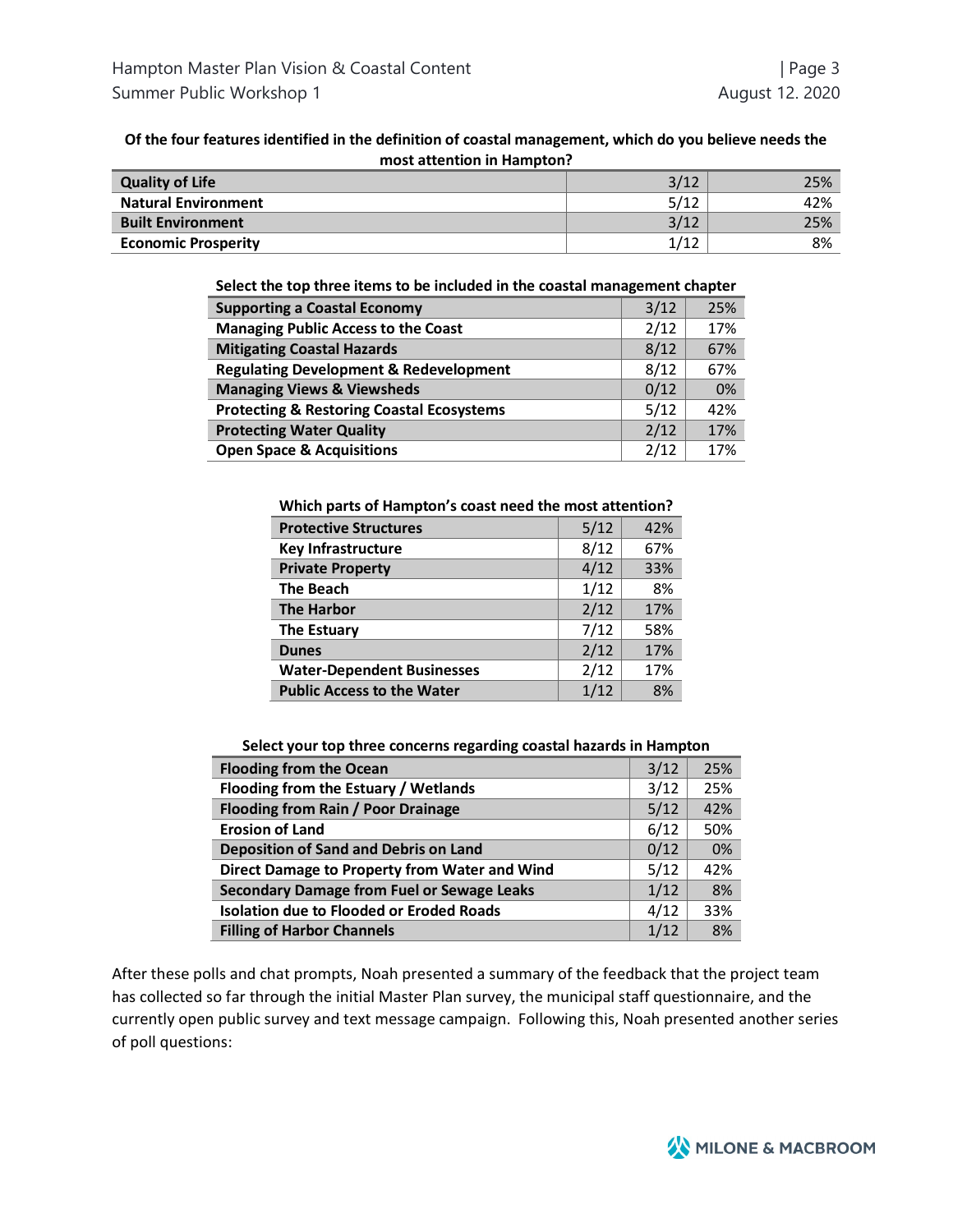| <b>Long-Lasting</b>                               | 4/10 | 40% |
|---------------------------------------------------|------|-----|
| <b>Supports Habitats &amp; Ecosystems</b>         | 7/10 | 70% |
| <b>Inexpensive</b>                                | 0/10 | 0%  |
| <b>Helps Protect a Large Area</b>                 | 3/10 | 30% |
| <b>Does not Require Changing Behaviors</b>        | 1/10 | 10% |
| <b>Unobtrusive, or Visually Appealing</b>         | 2/10 | 20% |
| <b>Has Multiple Functions &amp; Benefits</b>      | 7/10 | 70% |
| <b>Addresses Social Equity</b>                    | 4/10 | 40% |
| <b>Increases Public Awareness &amp; Education</b> | 2/10 | 20% |

**Select the top three things that Hampton can do to help build coastal resilience.**

| Public education to help understand & prepare         | 4/10 | 40% |
|-------------------------------------------------------|------|-----|
| Internal trainings for municipal staff                | 1/10 | 10% |
| Technical assistance for residents & businesses       | 2/10 | 20% |
| Make it easier or incentivize residents to act        | 5/10 | 50% |
| Secure funding to implement resilience actions        | 6/10 | 60% |
| Secure funding to implement projects                  | 5/10 | 50% |
| <b>Conduct resiliency projects</b>                    | 1/10 | 10% |
| Improve warning & response systems                    | 0/10 | 0%  |
| <b>Enact &amp; enforce regulations and ordinances</b> | 6/10 | 60% |

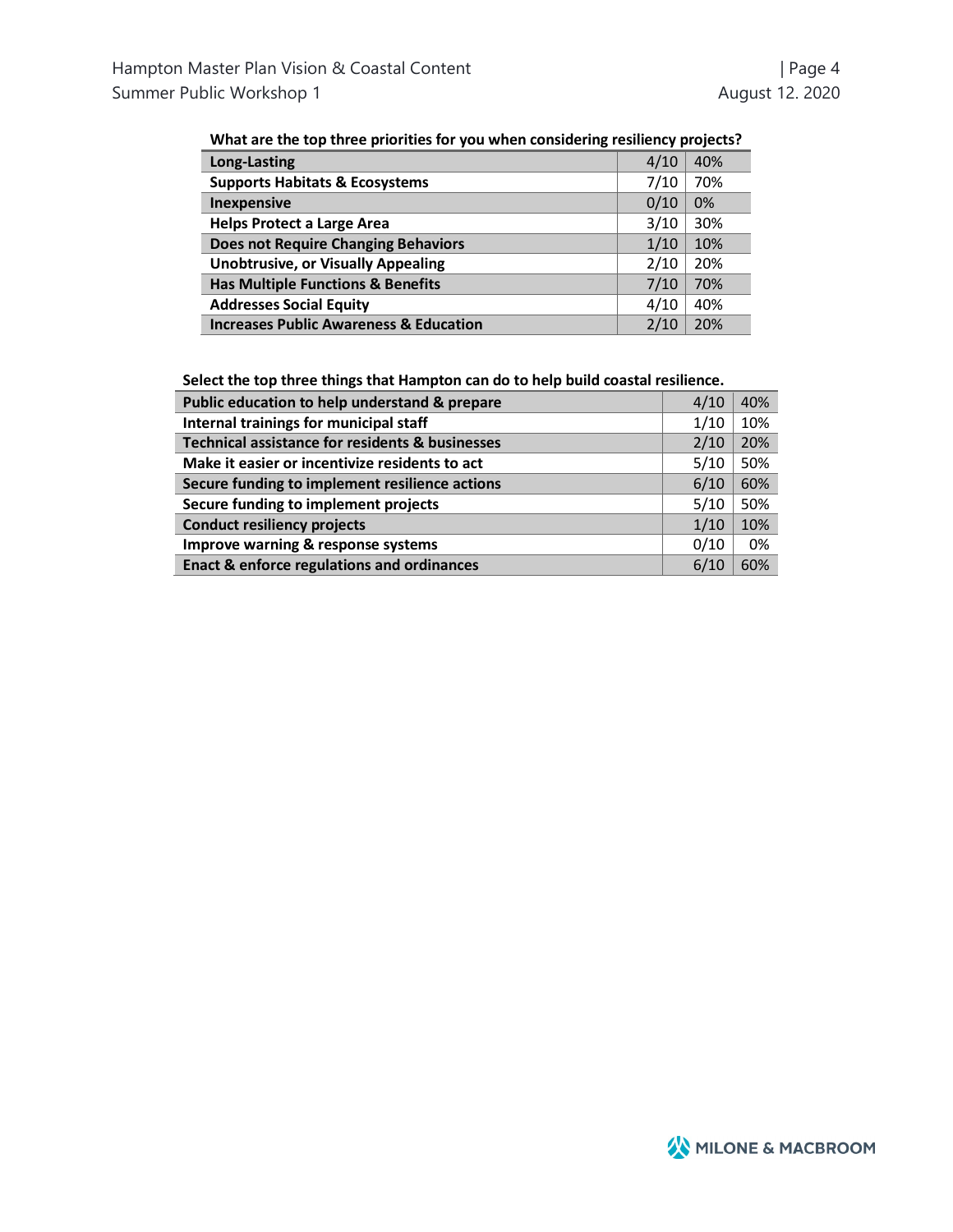# Workshop Part 2: Breakout Rooms

Following the presentation, attendees were split into two breakout rooms based on the interest they expressed in the chat. These rooms were:

- 1. Vision
- 2. Resilience and Coastal Management

### Notes from these two rooms are presented below:

### Breakout Room – Visioning

### **Attendees:**

| Jason Bachand: Moderator   |
|----------------------------|
| Victoria Brudz: Note taker |
| Tracy Emerick              |
| Katherine Corcoran Harake  |
| Julie LaBranche            |

An attendee first suggested that the Vision should capture the different characters and lifestyles of what he sees as Hampton's two distinct "communities", the village community and the beach community.

Jason then posed the question: what do you like about Hampton? Responses from the participants included:

- The 4 different seasons
- It has retained its historic New England town character
- The history
- The town feels safe and has a good education system
- A lot of services are close by and easily accessible

Jason then posed the question: what do you think are some of the town's challenges? Responses from the participants included:

- Demographics.
	- $\circ$  One participant reported the town to consist primarily of an older demographic, concluding that there need to be plans to take care of these populations. This may include a senior center or making beach access easier for these populations.
	- o Another issue identified was the need to attract younger populations. Participants wondered how the town can do this.
- Economy.
	- $\circ$  Participants are interested in incorporating economies and businesses that are yearround and not just seasonal.
	- $\circ$  Participants are also interested in promoting businesses that can withstand stress. Participants believe local businesses often open with small budgets, and during an event, or stressful period of time, many close their doors as a result.
- Planning the town's financial allocations for future concerns. As coastal events increase, participants expect that the town will ultimately direct funding towards response, recovery, and

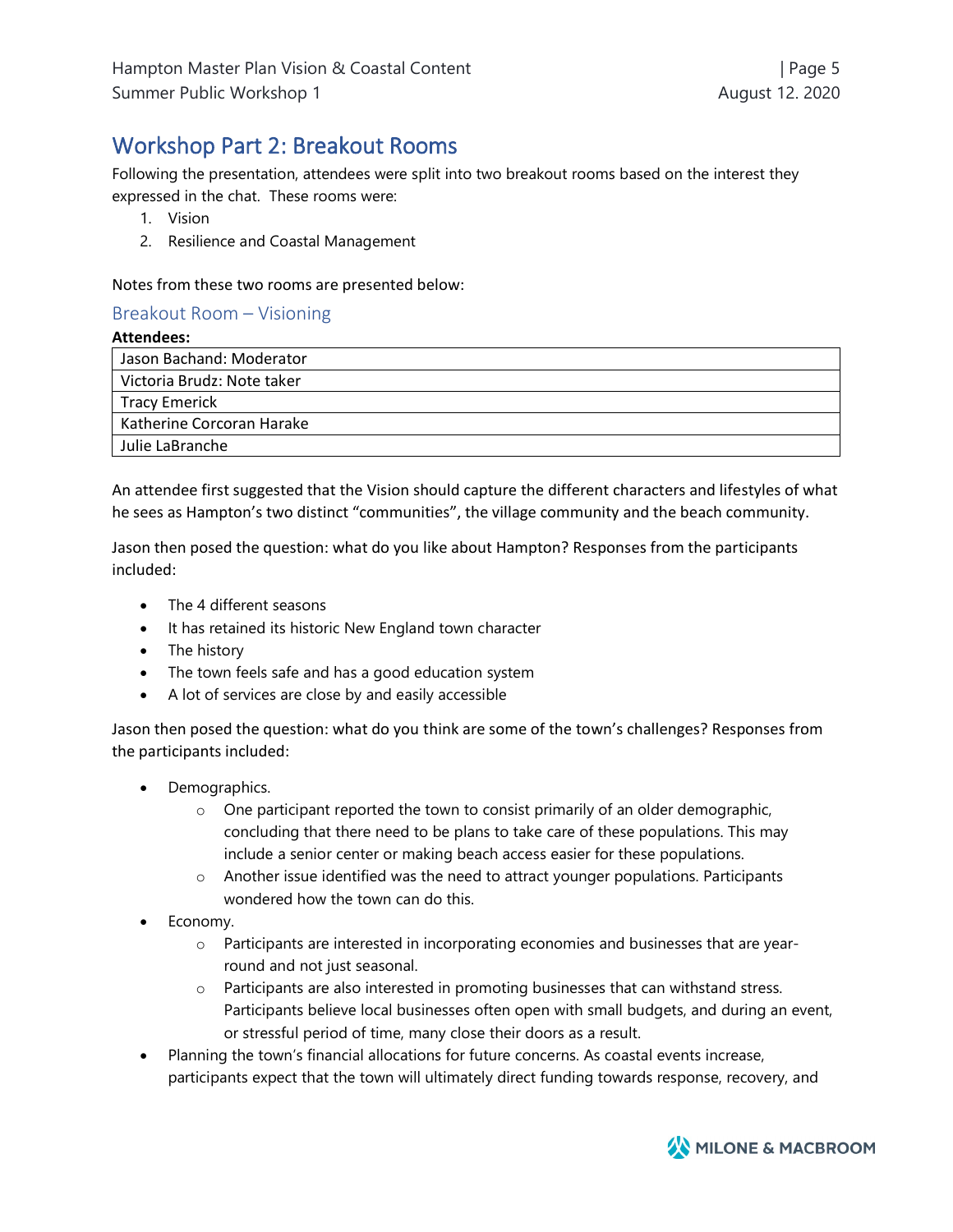resilience. It is important to participants to balance investment throughout the remainder of town and not just along the coastal areas.

- Incorporation of Environmental Justice.
- Tuck Field is reportedly underutilized.
- Consistency throughout the communities ("village" and "beach" communities), such as consistent signage might better link the communicates and fix the reported disconnect.
- The Greenway presents an opportunity for a great link between the "village" and "beach" communities. There is interest in attracting resilient businesses to develop in town and along the rail-trail.
- The town should look to increase affordable housing in town. There is reportedly a lot of seasonal housing in town that could be shifted to invite different classes of populations.

Jason then named different areas of town and asked participants to use one word to describe how they see each area now, and one word to describe how they would like to see it in the future.

- 1. Hampton Beach
	- a. Now, it is **inconsistent** [in terms of architectural design]
	- b. Would like to see more **consistency** in the future
- 2. Town Center
	- a. **Boring**, but does contain many vital services for residents
	- b. Would like to see it **livelier**, but retain that character
- 3. Route 1 going north and south outside of the core downtown area
	- a. Now, it has not changed over the years
	- b. Would like to see it have more of a typical "downtown" feel, and be more business friendly
- 4. Towle Farm/Exeter Road Areas near I-95
	- a. No comparison given (ran out of time). It was noted that the development there is okay. People have a right to develop their properties. However, the character of Exeter Road further west of I-95 interchange should be retained.

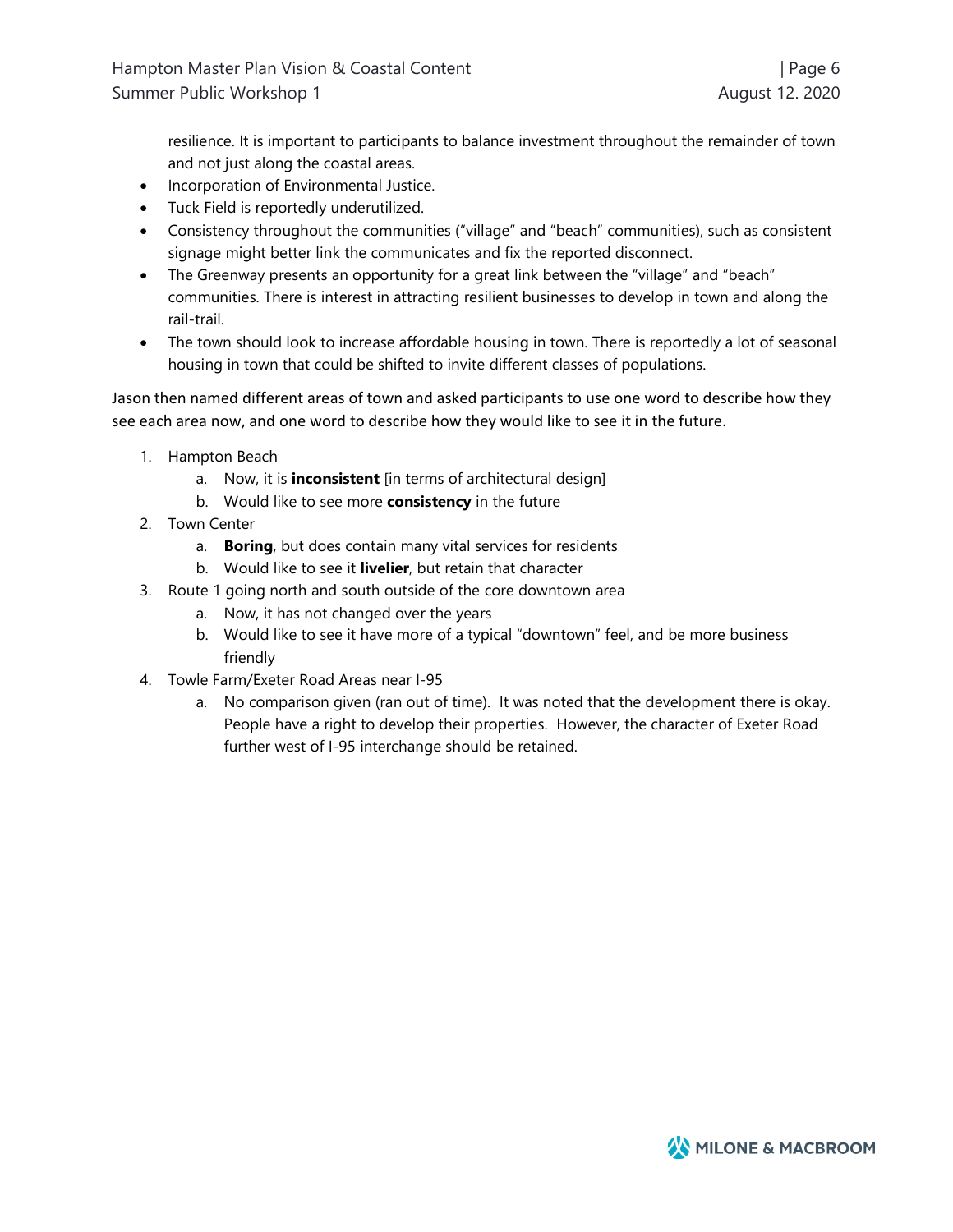## Breakout Room – Coastal Resilience and Coastal Management

| Attendees:                                              |
|---------------------------------------------------------|
| Nathalie Morison (facilitator)                          |
| David Murphy (note-taker)                               |
| <b>Former Senator Nancy Stiles</b>                      |
| Rocky Dale                                              |
| Diane Radler                                            |
| Frank Kaye                                              |
| Rayann Dionne                                           |
| Barbara Kravitz                                         |
| Tim Roache                                              |
| Christopher (No last name provided; Newington Resident) |

Former Senator Stiles opened the session with a statement about how the coastal management discussion should address what can be done to help Hampton become more resilient.

Nathalie acknowledged the broad issue introduced by Former Senator Stiles and opened the discussion to be framed by a set of questions she had prepared. Some of the responses addressed more than one question at the same time, but they are grouped (below) under the question that prompted the responses.

- Question #1 Which resilience issues concern you the most, or put more simply, "What keeps you up at night?"
	- o Mr. Kaye reported that erosion along Eel Creek is a significant problem that is getting worse. He noted that chunks of marsh are washing away, and nothing appears to have been done to date to resolve the erosion. He believes that the "no action" option for resiliency noted in the presentation is not acceptable.
	- o Mr. Dale echoed these concerns and reported that the foundation of the condo complex has been at risk.
- Question #2 Where are flooding and other concerns already being observed?
	- o Ms. Dionne noted that the streets that extend toward or into marshes are flooding frequently. She believes that some of these areas were marsh once, and filled for development.
	- o Ms. Radler noted the High Street area. She notices that marsh waters are "creeping" closer to the embankment and that extreme tide levels are becoming more frequent.
	- o Mr. Dale noted flooding near Glade Path.
- Question #3 When thinking about high-risk areas, do you worry that some of your favorite places, things, events will be impacted and need to be protected/adapted?
	- o Ms. Radler is concerned that significant change will occur in the next 30 years.
	- o Mr. Roach (RPC) is not a resident but noted that the economy will suffer if Hampton does not take steps to be more resilient (over the long term this could result in loss of businesses and infrastructure, and livelihoods of residents). Furthermore, he believes that Hampton needs to become resilient to the long-term changes as well as the extreme events that can occur anytime.
	- $\circ$  Ms. Dionne noted that infrastructure such as the wastewater treatment plant and water supply wells are at risk.

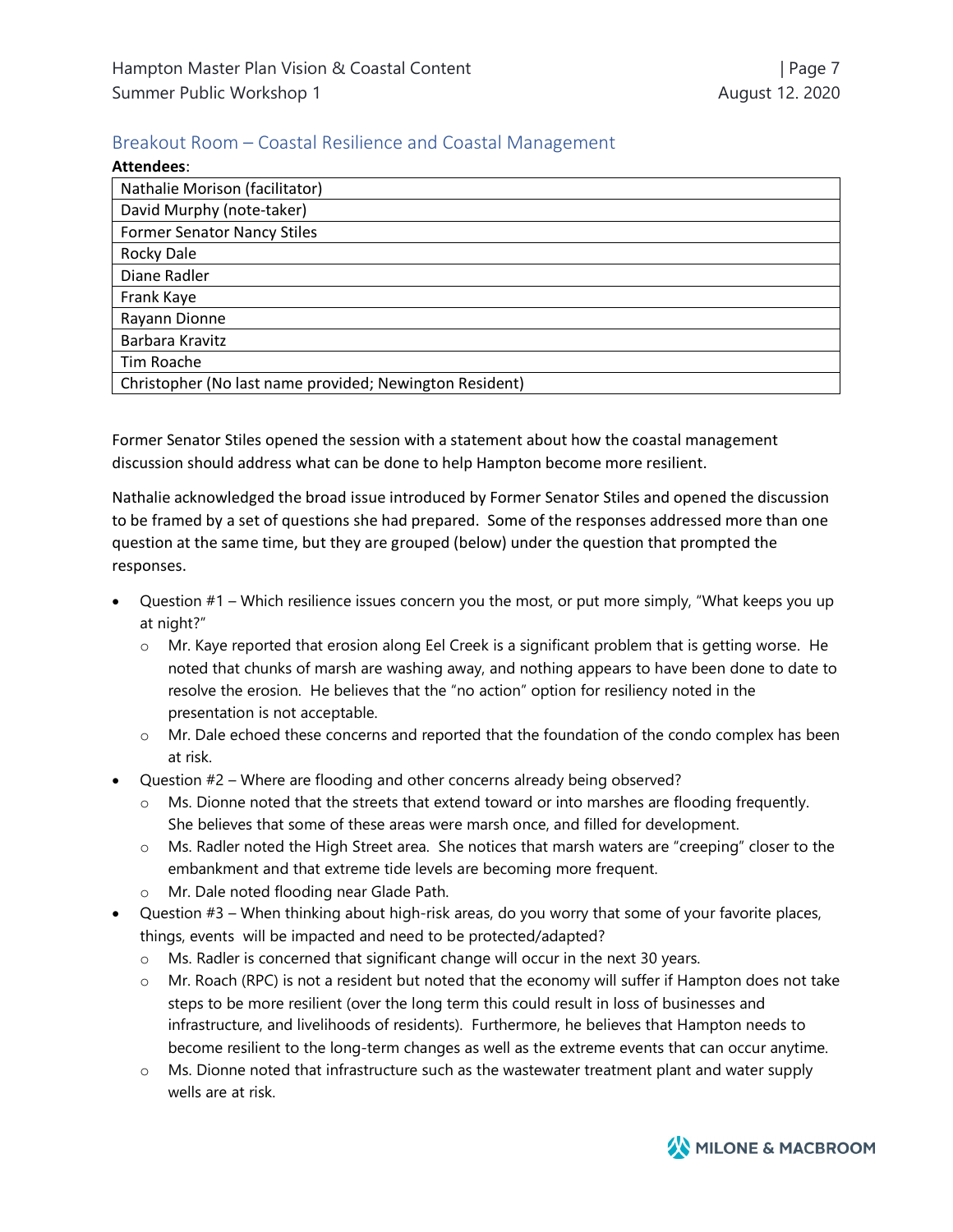Hampton Master Plan Vision & Coastal Content | Page 8 | Page 8 Summer Public Workshop 1 August 12. 2020

- $\circ$  Former Senator Stiles acknowledged that flooding from the ocean from storm surges is understood, but the most common and frequent flooding comes from the marsh side. She noted that flooding occurs at many high tides.
- Question #4 What kinds of actions should the Town and residents of Hampton take in order to become more resilient?
	- o Mr. Kaye believes that actions suggested in the prior Eel Creek studies are sufficient. However, funding is needed.
	- o Christopher suggested ideas for more engagement.
	- o Ms. Kravitz pointed out the importance of building consensus. She explained that people need to understand what the tools are, and then understand what has been done successfully elsewhere. She noted that sometimes the low-hanging fruit is the place to start working on resilience.

# **Closing**

Breakout rooms were closed, and Noah provided information on how residents could continue to participate in the planning process.

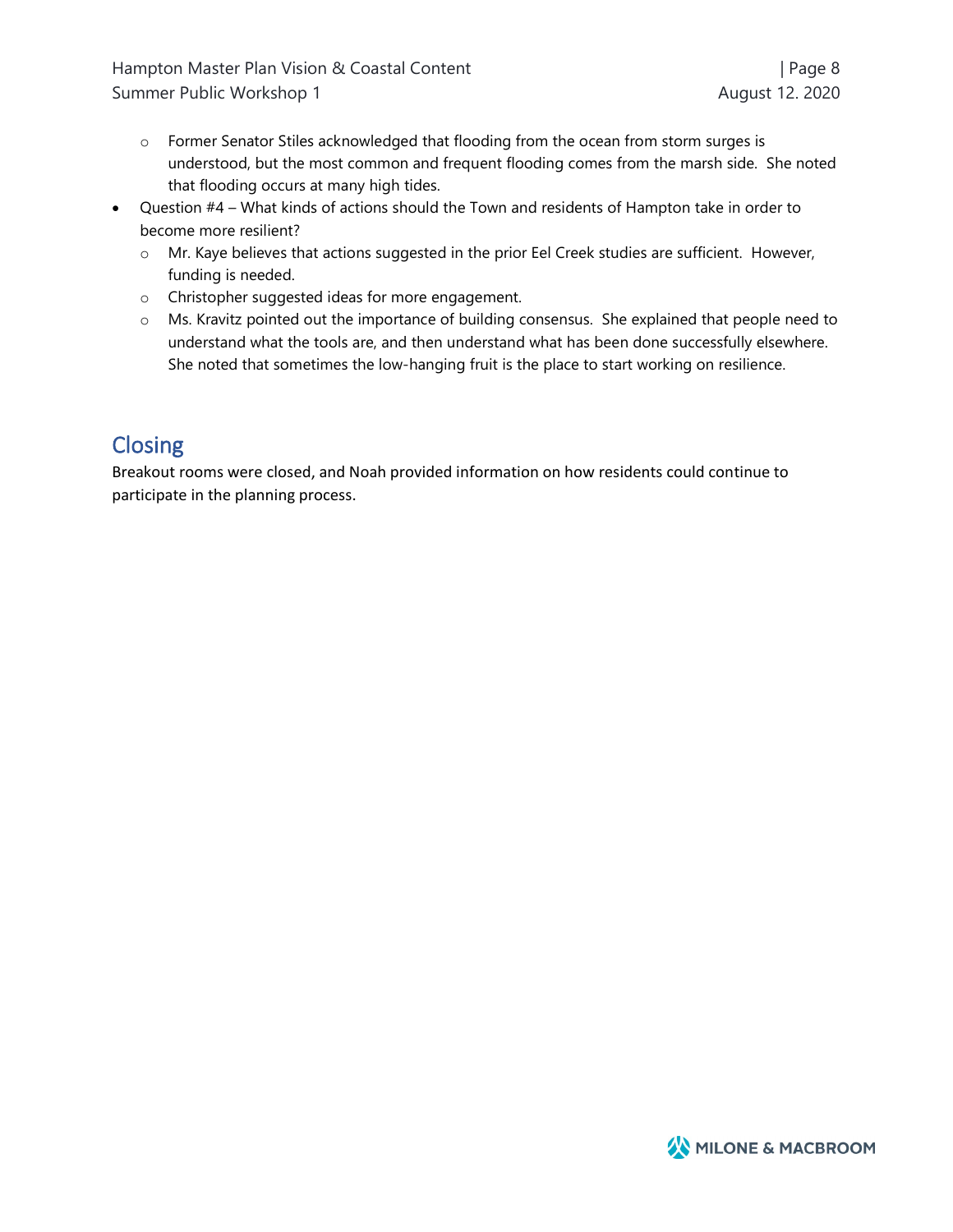

## Hampton, NH Master Plan Update Vision & Coastal Management Content SUMMER PUBLIC WORKSHOP #2

| <b>MEETING DATE:</b> | August 13, 2020                                                                   | TIME:                                                                   | $7:00 - 8:30$ pm |  |
|----------------------|-----------------------------------------------------------------------------------|-------------------------------------------------------------------------|------------------|--|
| <b>LOCATION:</b>     | Zoom Meeting                                                                      |                                                                         |                  |  |
| <b>ATTENDEES</b>     | Alex Loiseau<br>Ann Carnaby<br>Julie La Branche<br>Laurie Olivier                 | Paula Keogh<br><b>Brian Warburton</b><br>Barbara Kravitz<br>Mary McGhee |                  |  |
|                      | Facilitators                                                                      |                                                                         |                  |  |
|                      | Jason Bachand<br>Nathalie Morison<br>Noah Slovin<br>Dave Murphy<br>Victoria Brudz | Planning Board<br><b>NHDES</b><br>MMI<br>MMI<br>MMI                     |                  |  |

## Workshop Part 1: Presentation

During the first part of the public workshop, Noah walked through a presentation that explained the context for this phase of the Master Plan Update and initiated discussion about the opinions of attendees about the Master Plan Vision and Coastal Management content. The presentation first explained what a Master Plan is, and how the Vision and Coastal Management content fit into the larger document.

Noah then spoke about the Vision, defining it as a process by which "a community decides the future it wants and then plans how to achieve it." He had attendees consider four questions:

- Where are we now?
- Where are we going?
- Where do we want to be?
- How do we get there?

Noah then presented a series of poll questions, as well as prompts for people to respond to in the chat.

| <b>Community Character</b>                           | 4/8 | 50% |
|------------------------------------------------------|-----|-----|
| <b>Economic Development</b>                          | 2/8 | 25% |
| <b>Historic &amp; Cultural Resources</b>             | 2/8 | 25% |
| <b>Recreational Opportunities</b>                    | 4/8 | 50% |
| <b>Climate Change Resilience</b>                     | 3/8 | 38% |
| <b>Natural Resource Protection</b>                   | 3/8 | 38% |
| <b>Housing Needs &amp; Affordability</b>             | 4/8 | 50% |
| <b>Municipal Services</b>                            | 1/8 | 13% |
| <b>Infrastructure Maintenance &amp; Improvements</b> | 3/8 | 38% |

### **What are the top 3 issues you want to see covered in the Vision?**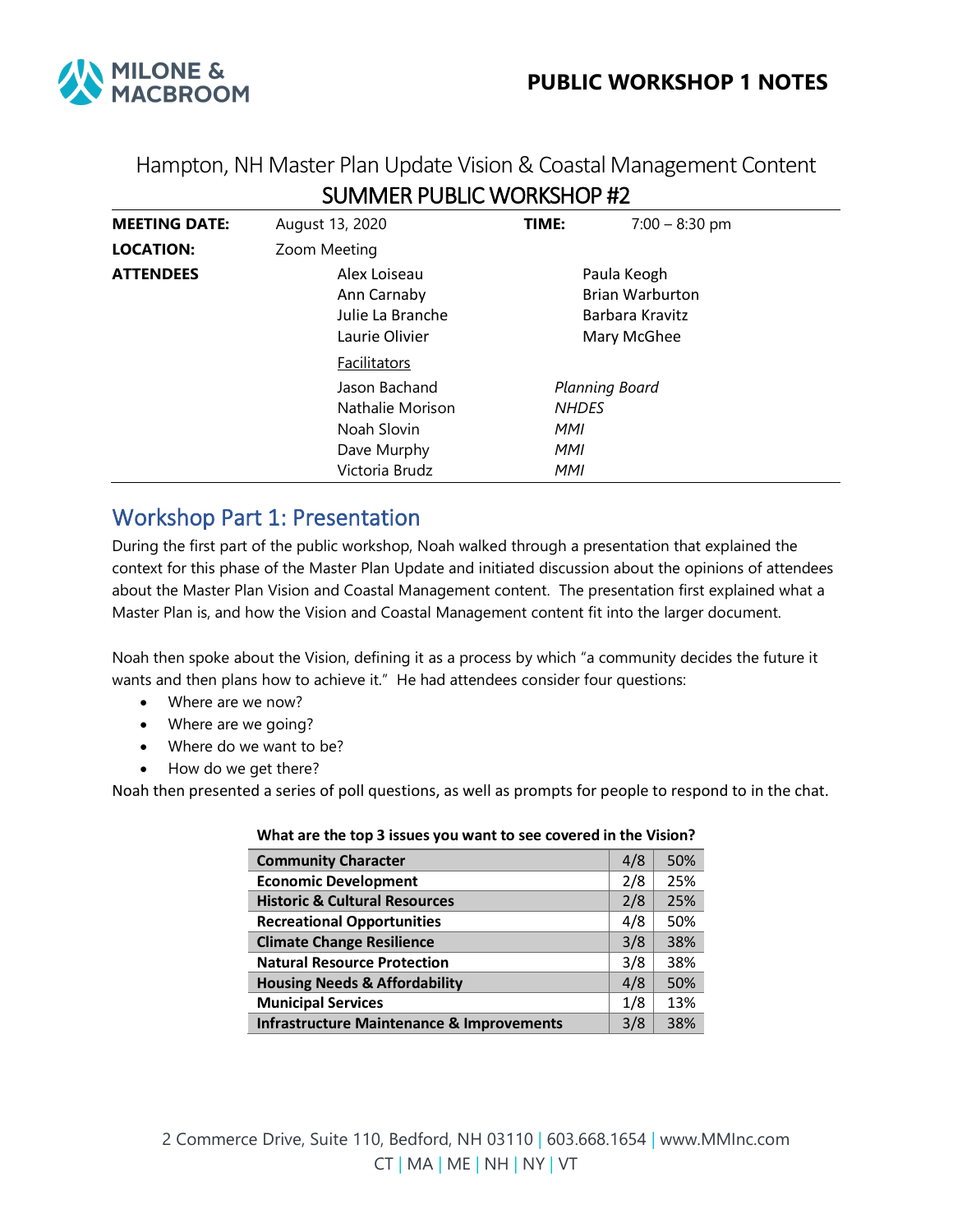| <b>Rural farm fields</b>                     | 1/8 | 13% |
|----------------------------------------------|-----|-----|
| Dense residential & commercial neighborhoods | 2/8 | 25% |
| Forested suburban neighborhoods              | 2/8 | 25% |
| Village-like town center with town green     | 6/8 | 75% |
| <b>Natural parklands</b>                     | 4/8 | 50% |
| Homes along sandy beaches                    | 3/8 | 38% |
| Popular summer beach destination             | 4/8 | 50% |
| Parks & playgrounds                          | 4/8 | 50% |
| <b>Modern condominiums</b>                   | 0/8 | 0%  |

| What do you picture when you envision Hampton's "community character?" |  |  |
|------------------------------------------------------------------------|--|--|
|------------------------------------------------------------------------|--|--|

| On a scale of 1-4, how strongly do you agree with each | Str |
|--------------------------------------------------------|-----|
| of the priorities we've identified through our         |     |

| On a scale of 1-4, now strongly do you agree with each<br>of the priorities we've identified through our<br>engagement so far? | <b>Strongly</b><br><b>Disagree</b> | <b>Disagree</b> | Agree | <b>Strongly</b><br>Agree |
|--------------------------------------------------------------------------------------------------------------------------------|------------------------------------|-----------------|-------|--------------------------|
| <b>Natural Hazard Planning &amp; Climate Resilience</b>                                                                        | 0%                                 | 0%              | 38%   | 63%                      |
| <b>Natural Resource Protection</b>                                                                                             | 0%                                 | 13%             | 13%   | 75%                      |
| Improvements to Roads, Public Transit, Walkability and<br><b>Bikeability</b>                                                   | 0%                                 | 13%             | 13%   | 75%                      |
| <b>Community Character &amp; Aesthetic</b>                                                                                     | 0%                                 | 0%              | 25%   | 75%                      |
| <b>Community Facilities &amp; Recreational Opportunities</b>                                                                   | 0%                                 | 0%              | 25%   | 75%                      |
| <b>Housing Affordability</b>                                                                                                   | 0%                                 | 25%             | 0%    | 75%                      |
| <b>Economic Development</b>                                                                                                    | 0%                                 | 13%             | 25%   | 63%                      |

Noah moved on to Coastal Management and Coastal Resilience topics. Coastal Management was defined as efforts to balance a community's quality of life, economic prosperity, and the needs of the natural and built environments, within coastal areas. Coastal resilience was defined as the capacity of a coastal community to sustain achievement of community goals and social, economic, and environmental wellbeing over the long term in a changing climate. A series of slides about risk and vulnerability were presented, along with slides explaining projected changes to sea level rise, coastal storms, groundwater rise, and precipitation in New Hampshire (based on New Hampshire DES projections). Measures for advancing coastal resilience were discussed within the following categories:

- Take no Action
- Avoid
- Accommodate
- Resist
- Relocate.

Poll questions were presented.

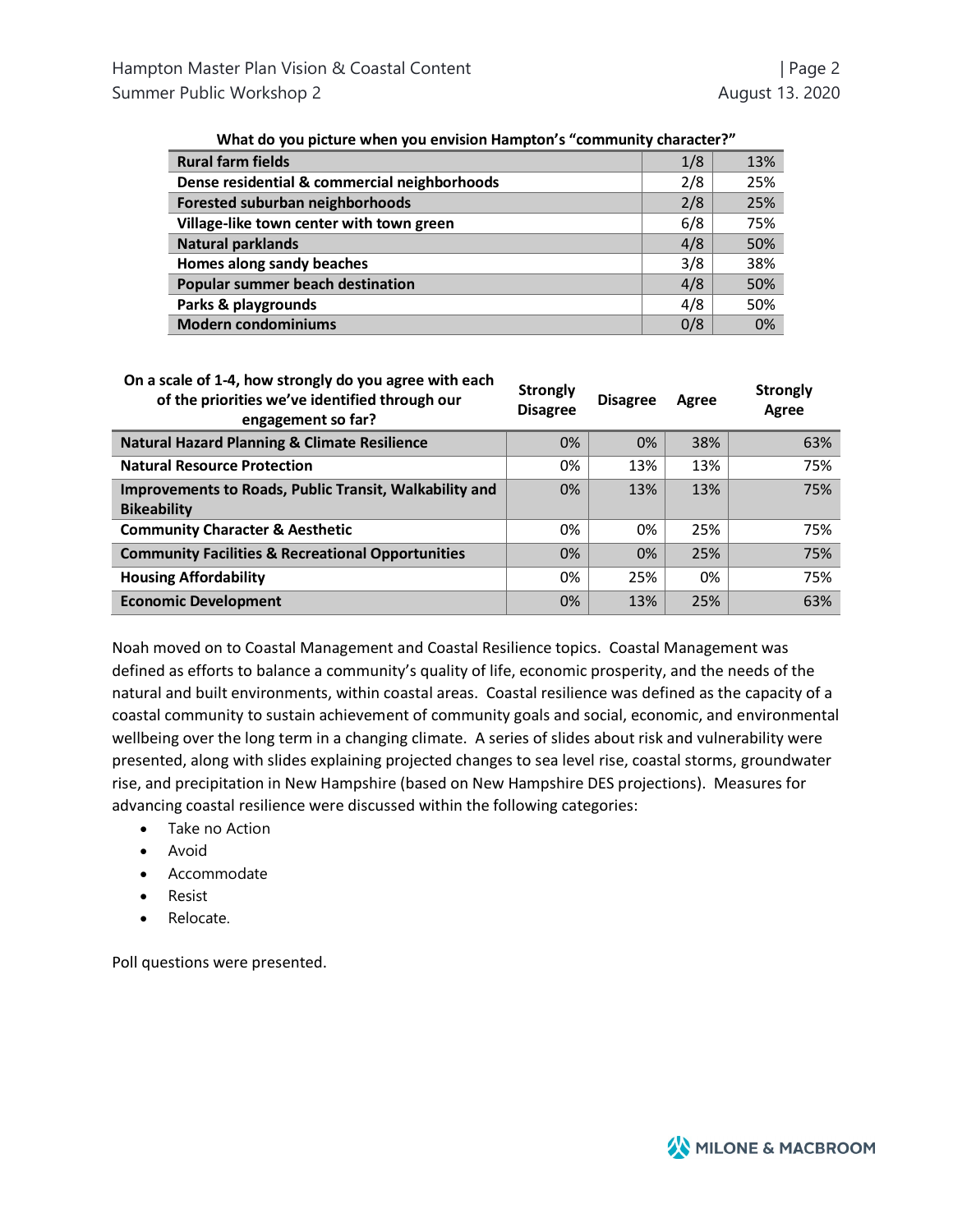| belect the top three items to be addressed in the coastal management chapter |     |     |
|------------------------------------------------------------------------------|-----|-----|
| <b>Supporting a Coastal Economy</b>                                          | 3/8 | 38% |
| <b>Managing Public Access to the Coast</b>                                   | 1/8 | 13% |
| <b>Mitigating Coastal Hazards</b>                                            | 3/8 | 38% |
| <b>Regulating Development &amp; Redevelopment</b>                            | 6/8 | 75% |
| <b>Managing Views &amp; Viewsheds</b>                                        | 2/8 | 25% |
| <b>Protecting &amp; Restoring Coastal Ecosystems</b>                         | 3/8 | 38% |
| <b>Protecting Water Quality</b>                                              | 3/8 | 38% |
| <b>Open Space &amp; Acquisitions</b>                                         | 1/8 | 13% |
|                                                                              |     |     |

| Select the top three items to be addressed in the coastal management chapter |  |  |
|------------------------------------------------------------------------------|--|--|
|------------------------------------------------------------------------------|--|--|

**Select your top three concerns regarding coastal hazards in Hampton**

| <b>Flooding from the Ocean</b>                    | 2/8 | 25% |
|---------------------------------------------------|-----|-----|
| Flooding from the Estuary / Wetlands              | 4/8 | 50% |
| <b>Flooding from Rain / Poor Drainage</b>         | 3/8 | 38% |
| <b>Erosion of Land</b>                            | 4/8 | 50% |
| <b>Deposition of Sand and Debris on Land</b>      | 0/8 | 0%  |
| Direct Damage to Property from Water and Wind     | 3/8 | 38% |
| <b>Secondary Damage from Fuel or Sewage Leaks</b> | 0/8 | 0%  |
| <b>Isolation due to Flooded or Eroded Roads</b>   | 3/8 | 38% |
| <b>Filling of Harbor Channels</b>                 | 1/8 | 13% |

**What are the top three priorities for you when considering resiliency projects?**

| Long-Lasting                                      | 2/8 | 25% |
|---------------------------------------------------|-----|-----|
| <b>Supports Habitats &amp; Ecosystems</b>         | 4/8 | 50% |
| <b>Inexpensive</b>                                | 0/8 | 0%  |
| <b>Helps Protect a Large Area</b>                 | 2/8 | 25% |
| <b>Does not Require Changing Behaviors</b>        | 0/8 | 0%  |
| <b>Unobtrusive, or Visually Appealing</b>         | 3/8 | 38% |
| <b>Has Multiple Functions &amp; Benefits</b>      | 5/8 | 63% |
| <b>Addresses Social Equity</b>                    | 2/8 | 25% |
| <b>Increases Public Awareness &amp; Education</b> | 2/8 | 25% |

|  |  | Select the top three things that Hampton can do to help build coastal resilience. |
|--|--|-----------------------------------------------------------------------------------|
|  |  |                                                                                   |

| <b>Public education</b>                        | 4/8 | 50% |
|------------------------------------------------|-----|-----|
| <b>Train municipal staff</b>                   |     | 13% |
| <b>Provide technical assistance</b>            | 1/8 | 13% |
| Make it easier or incentivize residents to act | 2/8 | 25% |
| Secure funding for projects                    | 5/8 | 63% |
| <b>Conduct resiliency projects</b>             |     | 38% |
| Improve warning & response systems             |     | 0%  |
| <b>Enact &amp; enforce regulations</b>         | 3/8 | 38% |

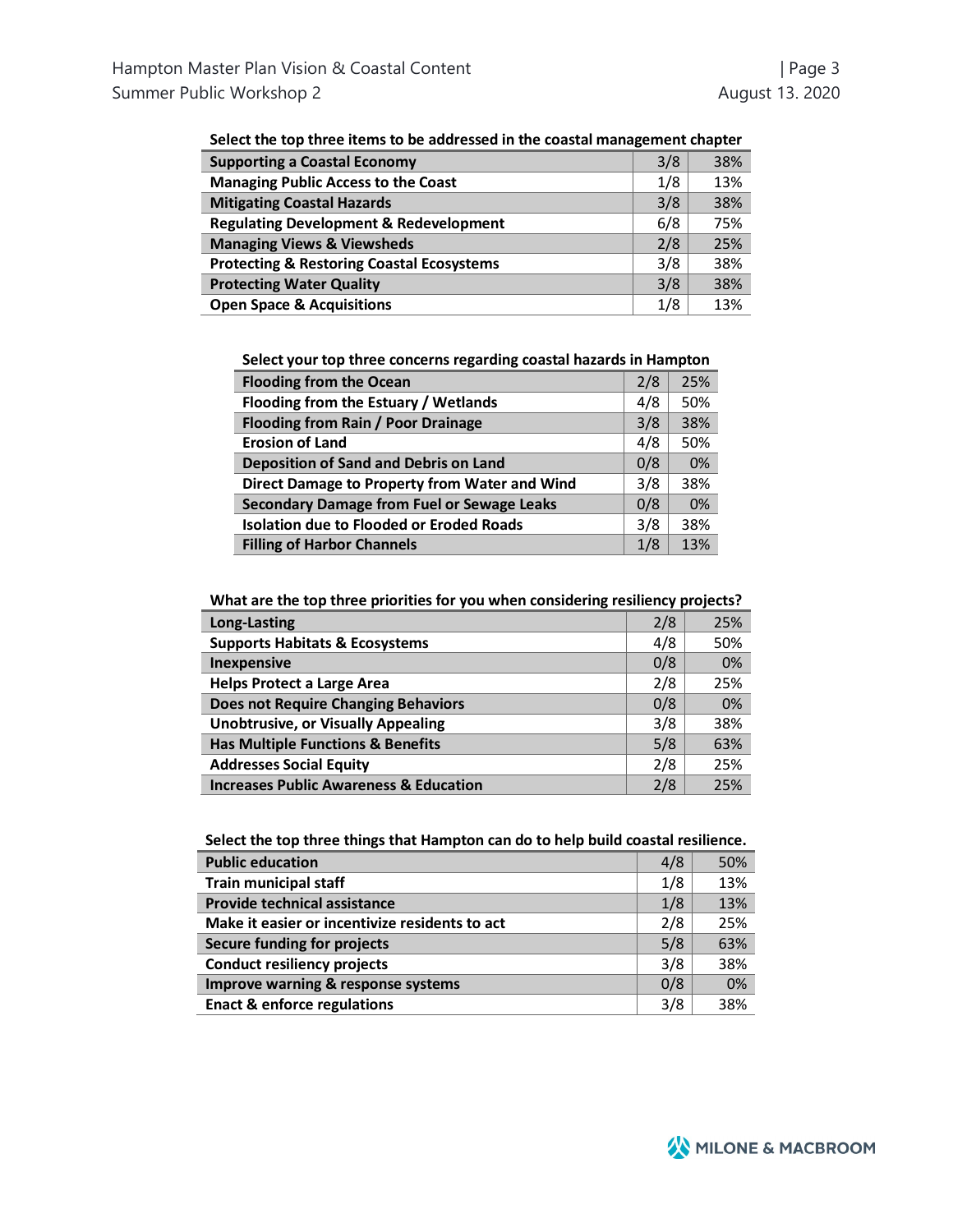# Workshop Part 2: Group Discussion

Because the number of attendees was fewer than ten, breakout rooms were not utilized. The discussion commenced with visioning and then moved into coastal resilience.

## Visioning Facilitation

Jason opened with warm-up questions:

- Who has attended public meetings?
- How long have you lived in Hampton?
- Have you experienced damage from coastal storms?
- Are you optimistic about the Town's future?

Responses were mainly by hand-raising or brief answers.

Next, Jason led the attendees through series of discussion questions.

- Question #1 What do you like about Hampton?
	- o Brian likes "many things" about Hampton, including municipal services, and many areas are among his favorites. He believes the town has a very diverse socioeconomic profile.
	- o Laurie agreed with Brian. Additionally, she noted her positive feelings about the school campus location and layout, and the ample beach parking for residents.
- Question #2 What are some challenges that the Town faces?
	- o Laurie noted that flooding is a major challenge, citing specific concerns along Kings Highway and near Ashworth. She believes that freeboard<sup>[1](#page-11-0)</sup> alone will not be a solution, because flooding will impact roads and impair travel and access.
	- o Paula added that flooding is causing barriers to travel, and feels economic development will depend on continued accessibility.
	- o Brian stated that the Town needs to tackle the infrastructure costs associated with development. He utilized the satellite station on the west side of town as an example [*consultant does not know what this is referring to*].
	- $\circ$  Brian additionally noted that a master plan should provide direction for future development, and that the topic was worthy of future discussions. Development and redevelopment are key issues for the master plan.
- Question  $#3$  Describe the character of Hampton.
	- o Laurie stated that the downtown area needs a "facelift" and more "charm," perhaps in connection with bringing more people downtown.
	- $\circ$  Alex framed the discussion by noting that Hampton has two identities the beach and downtown. He also noted that, while he believes people sometimes do not like the development densities in the beach area, he finds the historic development patterns to be part of the charm in that location.
	- $\circ$  Ann noted that the overhead utilities and poles in the downtown area are an eyesore, and that she has viewed renderings of that the area could look like without them. She also noted that the bridge could be addressed.



<span id="page-11-0"></span> $1$  This is interpreted as freeboard as applied to buildings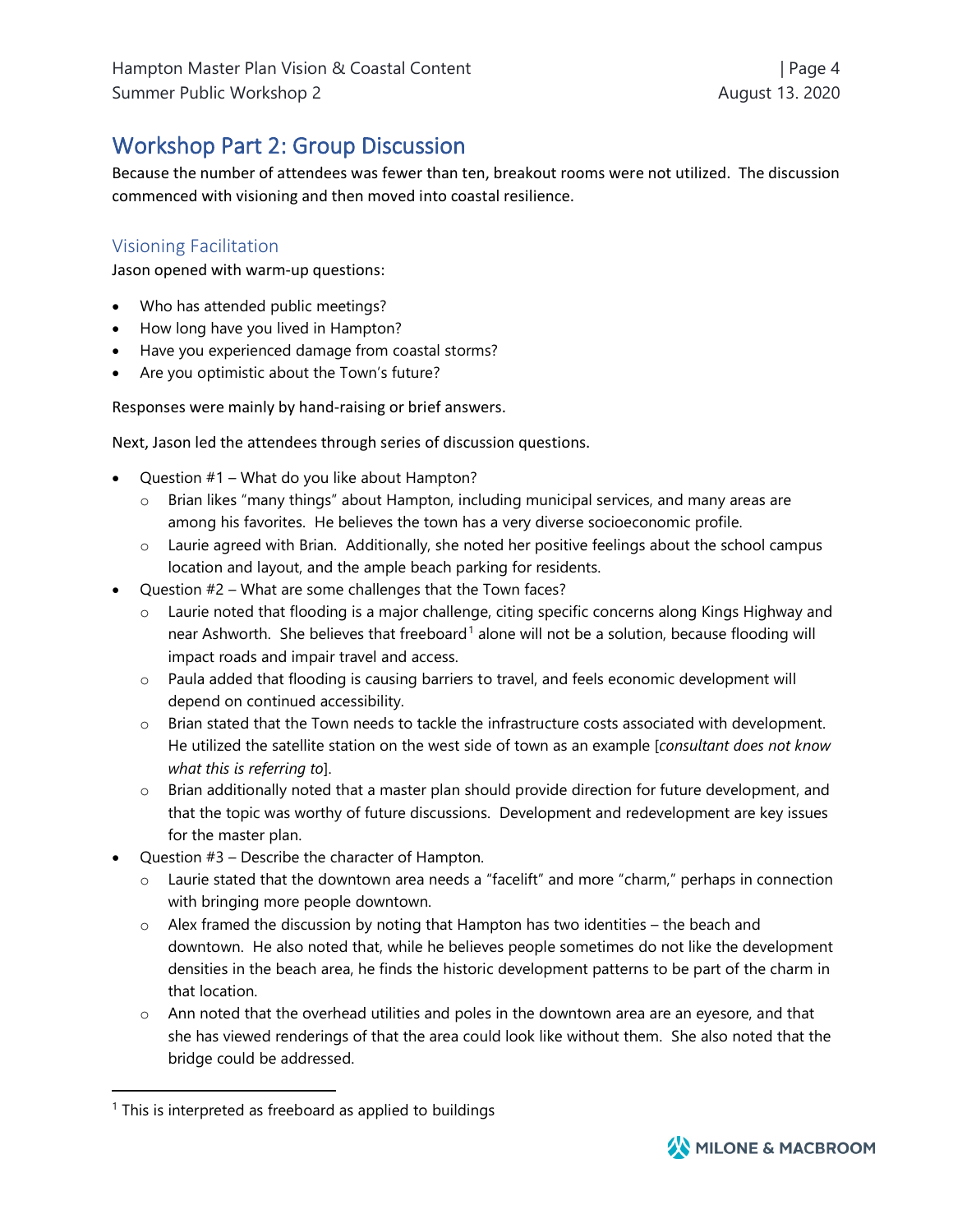- $\circ$  Brian responded by noting the excessive costs associated with placing utilities underground. He referenced the work of 1997-1998 along Route 1.
- Question  $#4 \ln$  one word, how would you describe the following:
	- o *Hampton Beach*
		- Brian typed "visionary" into the chat box; clarification is needed to note whether this word applied to this area.
		- Paula said "congestion" and then elaborated on her choice.
		- Alex agreed with Paula. He noted the popularity of the seafood festival but also noted that the worst congestion is focused on the eight major summer weekends.

### o *Downtown*

- Brian noted that downtown is not currently a destination. The Town needs to bring in businesses.
- Question #5 What values, principles, and priorities should guide the future of the Town?
	- $\circ$  Paula noted that sustainability is important. But this includes the many different aspects of sustainability, including environmental and economic sustainability. She noted specifically that the tax burden can only address so much.
	- o Ann framed the question as "What do we want to be?" and "Who are we?" She asked "do we want to bring more people here?" or "Do we want to focus on who is here now?" She noted that these were key questions for the master planning process.

Jason provided a sample vision statement and then turned over the discussion to Nathalie.

### Coastal Resilience Facilitation

- Question #1 Which resilience issues are most pressing, or "What keeps you up at night?"
	- $\circ$  Laurie noted her observation that the tides are getting higher every year, and the beach is becoming more narrow. She has observed water coming over the seawall between 17<sup>th</sup> and 19<sup>th</sup> street, and noted that never happened in the past.
	- $\circ$  Brian noted that Hampton will continue to struggle with sea level rise and erosion, and noted that worsening erosion observed in Hampton is reportedly a problem along the entire coast beyond Hampton. He specifically mentioned the beaches in Hampton, as well.
	- o Paula shared that she is reading the book *Rising: Dispatches from the New American Shore* and recommended it to all attendees.
- Question #2 Area any of the places that you love in high-risk areas?
	- o Ann loves the salt marsh and posed the question, "how can we protect it?" She believes that the marsh is an asset in helping to protect Hampton.
	- o Laurie specifically mentioned "Secret Spot" and "Cinnamon Rainbows," and noted that she appreciates the resident parking areas near them. She is worried they will be gone someday due to sea level rise (especially the resident parking area) and posed the question "how can we salvage our favorite places?"
- Question #3 What are some possible actions to help make Hampton more resilient?
	- o Ann would like to know what the options are. For example, would more marshland help address sea level rise? What is the best way to preserve and protect marshland?
	- o Paula noted that some neighborhoods were built on filled marshes, and that some new developments are adjacent to marshes. She asked if that was potentially damaging to marshes. She specifically mentioned a new development across from Boars Head.